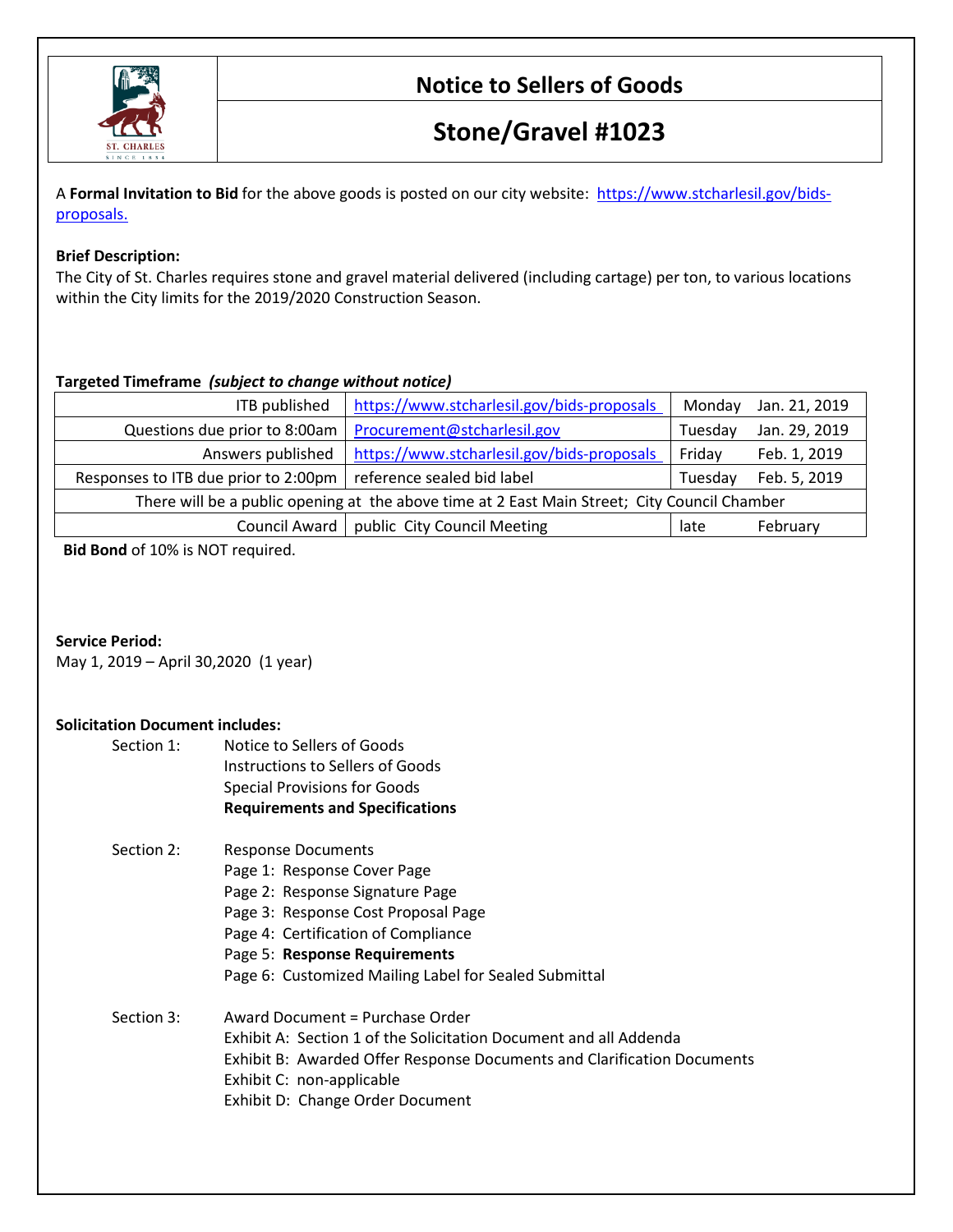### **INSTRUCTIONS TO SELLERS OF GOODS**

Solicitations are open to all business firms actively engaged in providing the goods specified and inferred.

### **SOLICITATION PROCESS**

### **Invitation to Bid:**

- 1. The City of St. Charles website[, www.StCharlesil.gov/bids-proposals is](http://www.wheaton.il.us/bids/) the official source for all documents related to this solicitation. The City is not responsible for documents distributed by any other source.
- 2. It is the responsibility of the Seller to seek clarification of any requirement that may not be clear. This includes a review of all solicitation documents. Questions concerning this invitation shall be submitted via e-mail to [Procurement@stcharlesil.gov](mailto:Procurement@stcharlesil.gov) by the last date for questions as reflected on the cover page of this document. Any clarification, correction or change in the solicitation documents will be made by published Addendum. Interpretations, corrections or changes to the solicitation documents made in any other manner will not be binding. All addenda will be published on the City's website at [www.StCharlesil.gov/bids-proposals. I](http://www.stcharlesil.gov/bids-proposals.)t is up to the Seller to check this site for the most current addendum.
- 3. Sellers shall acknowledge the receipt of any addendum in the spaces designated in Section 4: Response Documents.

### **The Cone of Silence:**

- 4. The Cone of Silence is designed to protect the integrity of the procurement process by shielding it from undue influences.
- 5. During the period beginning with the issuance of the solicitation document through the execution of the award document, Sellers are prohibited from all communications regarding this solicitation with City staff, City consultants, City agents, City legal counsel, or elected officials.
- 6. Any attempt by Seller to influence a member or members of the aforementioned may be grounds to disqualify the Seller from participation in this solicitation.

### **Exceptions to the Cone of Silence:**

- 7. Written communications directed to [Procurement@stcharlesil.gov](mailto:Procurement@stcharlesil.gov)
- 8. All communications occurring at pre-bid meetings
- 9. Oral presentations during finalist interviews, negotiation proceedings, or site visits
- 10. Oral presentations before publicly noticed committee meetings
- 11. Contractors already on contract with the City to perform services for the City are allowed discussions necessary for the completion of an existing contract.
- 12. Procurement of goods or services for Emergency situations

### **INVESTIGATION:**

13. It shall be the responsibility of the Seller to make any and all investigations necessary to become thoroughly informed of what is required and specified in the solicitation.

#### **OFFERS:**

- 14. Offers must be structured as stated in the Special Provisions for Goods section of the Invitation to Bid.
- 15. Documents should not utilize binders, folders, tabs or papers larger than 8.5 X 11.
- 16. Delivery of an offer is acceptance of the St. Charles Terms and Conditions (*attached)*. Offers containing terms and conditions contrary to those specified may be considered non-responsive.
	- a. Exceptions to specifications, requirements, Terms and Conditions must be clearly identified in the space designated on page 1 of Section 4: Response Documents.
- 17. The City shall not accept an offer:
	- a. from a seller who is in arrears to the City
	- b. which is based upon any other offer, contract, or reference to any other document or numbers not included within these solicitation documents.

#### **Signatures as Offer:**

*Instructions to Sellers of Goods Page 2 of 18* 18. Under the conditions of the Uniform Commercial Code, the signing of the submittal by the supplier constitutes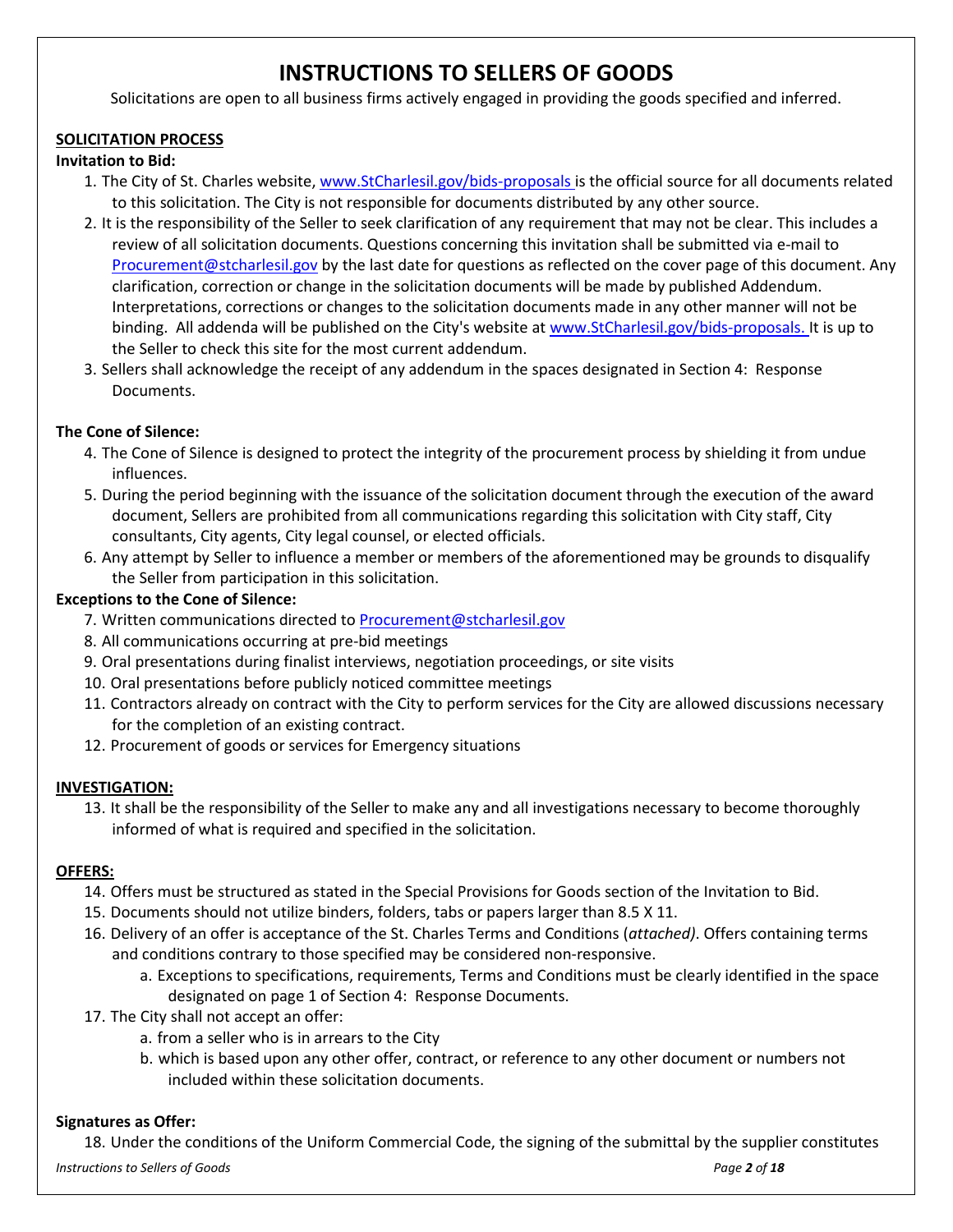an offer. If accepted by the City, the offer becomes part of the Purchase Order.

### 19. Offers by

- a. Individuals or sole proprietorships shall be signed by a person with the authority to enter into legal binding contracts. Said individual shall use his usual signature.
- b. Partnerships shall be signed with partnership name by one of the members of the partnership, or an authorized representative, followed by the signature and title of the person signing
- c. By corporations shall be signed with the name of the corporation, followed by the signature and title of person authorized to bind it in the matter.

### **Withdrawal of Offers:**

- 20. Offers may be withdrawn at any time prior to the scheduled opening or due date. Requests to withdraw an offer shall be in writing, properly signed, and received by the Procurement Division Manager at [Procurement@stcharlesil.gov](mailto:Procurement@stcharlesil.gov) prior to the due date.
- 21. Offers may not be withdrawn after the due date without the approval of the Procurement Division Manager.
- 22. Negligence in preparing an offer confers no right of withdrawal after opening/due date.

### **Timeframe and Consequences:**

- 23. Offers must be received before the designated time.
- 24. Offers received after the designated time will be returned to the sender without review. Offers received late that may be attributed to delays by overnight delivery services, or by delivery services trying to deliver when offices are closed, will be considered late and returned to the sender.
- 25. Unless otherwise specified in the solicitation, offers shall be binding for ninety (90) calendar days following due date.

#### **Public Openings:**

- 26. Formal Offers by sealed envelope will be publicly opened at the time and location stated. The Procurement Division Manager shall read the name of the Seller, offered price, and note if deviations are stated. At the conclusion of the opening an *apparent* low offer will be announced.
	- a. All offers will be further reviewed for responsiveness/compliance, responsibleness of the seller, and analysis of costs.
	- b. Award will be contingent on deviations, alternates, city budget, and approval by City Council.
- 27. Results of Openings will be published on the City's website [www.StCharlesil.gov/bids-proposals](http://www.wheaton.il.us/bids/) within three (3) business days of the opening.
- 28. Sellers are encouraged to attend all openings and to offer constructive suggestions for improvements to the solicitation process, to increase competition, and ways in which the City may achieve greater savings and increased transparency.
- 29. Despite the reading of offers at a public opening, if the offers are thence rejected and thus subject to rebid, the read results will not be published and will be exempt from FOIA requests.

### **REQUIREMENTS**

#### **Brand Names or Equal:**

- 30. Specifications are prepared to describe the goods which the City deems to be in its best interests to meet its performance requirements. These specifications shall be considered the minimum standards expected of the product.
- 31. Specifications are not intended to exclude potential suppliers. Any reference in the City's specifications to a brand name, manufacturer, trade name, catalog number or the like is descriptive, not restrictive, indicating goods that are satisfactory.
- 32. Consideration of other makes and models will be considered, provided the Seller submits a request for preapproval t[o Procurement@stcharlesil.gov](mailto:Procurement@stcharlesil.gov) prior to the last date for questions as reflected on the cover page of this document. Seller should state exactly what good is proposed and attach a cut sheet, illustration or other descriptive matter which will clearly indicate the character of the item and how the items differ. A written response in the form of a public addendum will be published on the City's website[, www.StCharlesil.gov/bids-](http://www.wheaton.il.us/bids/)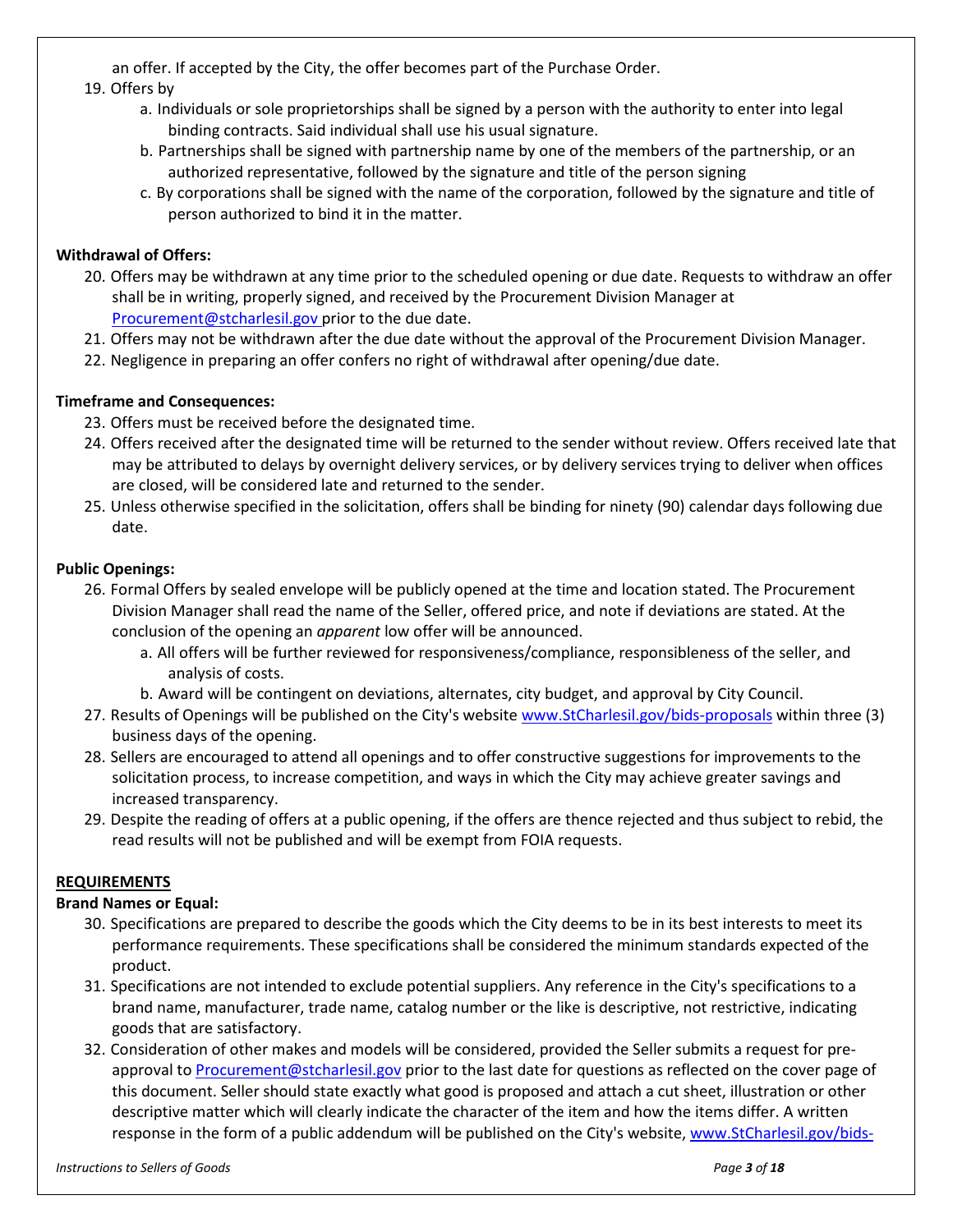#### [proposals.](http://www.wheaton.il.us/bids/)

33. If an offer does not indicate deviations or alternatives to the requirements and specifications, the City interprets the offer as fully compliant.

#### **Deviations to Requirements and Alternate Offers:**

- 34. If the Seller is unable to meet the minimum specifications of the preapproved products, yet believes their product will meet the needs of the city, the Seller may submit an Alternate Bid inclusive of material specification sheets, performance data, or other documentation justifying consideration.
- 35. If the Seller plans to submit multiple offers, each offer must be packaged separately and identified both, on the outer envelope sealed bid label, and on the cover page of the offer, in a way that can be differentiated from other offer(s).
- 36. The Procurement Division Manager reserves the right to make the final determination of compliance, or whether any deviation or alternate is of an equivalent or better quality, and which offer can best meet the needs of the City. Such determination shall be incorporated within the City's recommendation to award.

#### **Quantities:**

- 37. All quantities represent an estimate of the quantity of the materials to be ordered. It is given as a basis for comparison of offers and to determine the awarding of the contract.
- 38. The City does not expressly or by implication agree that the actual quantities involved will correspond to the published estimate. The Supplier accepts that the quantities stated are estimates only and will not hold the City bound to said number.
- 39. The City reserves the right to modify the estimates, or remove them in their entirety, whichever is in the best interests of the City.

#### **Bid Bonds:**

- 40. The City may require a Bid Bond/Bid Deposit if so stated on the cover page.
- 41. Bid Bonds/Bid Deposits are typically ten percent (10%) of the full contract price unless depicted otherwise.
- 42. If a Bid Deposit (preferred), it shall be submitted with the formal offer and be in the form of a certified check or a bank cashier's check made payable to the City of St. Charles. Checks will be retained by the City until an award is fully executed, at which time the checks will be promptly returned to the unsuccessful Sellers.
	- a. The Bid Deposit check of the successful Seller will be retained until the contract has been executed and all required documents, including a Performance Bond if requested, is received.
	- b. The Bid Deposit check of the successful Seller shall be forfeited to the City in the event that the Seller withdraws its offer, or neglects, refuses or is unable to enter into a contract.
- 43. If Seller chooses to use a Bid Bond, the Bid Bond must be in compliance with all bond requirements mandated by the State of Illinois.

#### **Environmental Requirements:**

- 44. The City is committed to becoming a sustainable city that conserves its use of resources to optimize efficiency and minimize waste. The City is committed to provide services in an equitable manner for present and future generations.
- 45. Recycled Content Products: It is in the City's interest to purchase products with the highest recycled material content feasible. The City requests that Sellers suggest recycled content products as pre-approved equivalent alternatives.
- 46. Recycled Packing Material: The City desires that all shipping containers/packing material for equipment, materials and supplies delivered to the City contain no less than the specified minimum EPA percentage requirements of post-consumer recycled content. Containers and packing material should show the recycled product logo and recycled content percentage information.
- 47. To help the City of St. Charles become more sustainable, the Sellers sustainability policy, as well as green initiatives for this specific solicitation may be requested for consideration in the evaluation of this solicitation.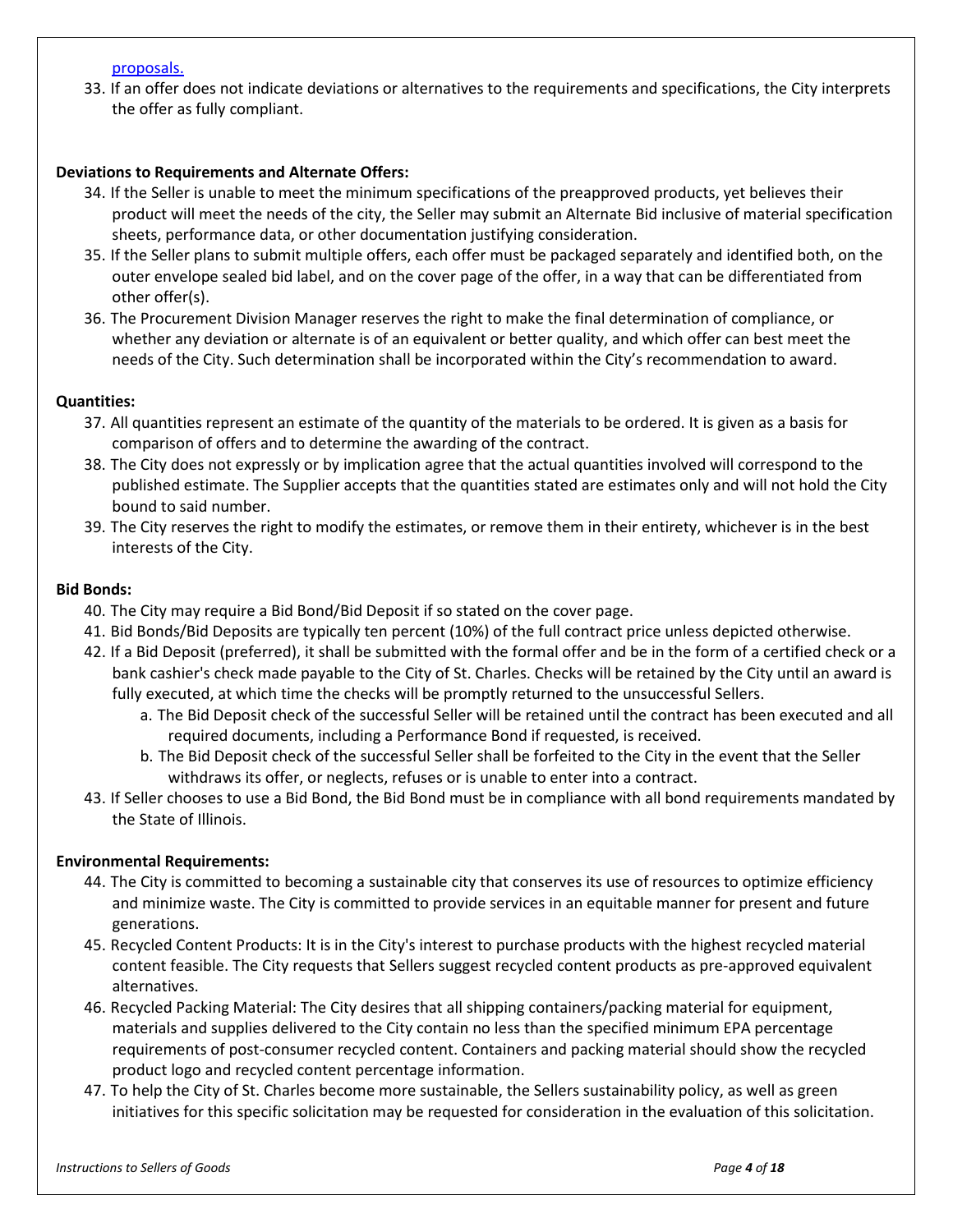### **PRICE:**

- 48. The price offered shall not exceed what is charged to any other government agency, and must remain firm throughout the duration of the contract.
- 49. Failure to record all requested breakdown of prices may result in disqualification. Unit price shall be shown for each unit specified. In case of mistake in extended price, unit price shall govern.
- 50. Price shall represent the entire cost of all requirements stated within the solicitation and contract. No subsequent claim will be recognized for any surcharges, add on costs, increase in material prices, cost indexes, wage scales, travel, fuel surcharges, freight costs, packaging or any other rates affecting the industry or this project.
- 51. Delivery of Goods:
	- a. Shipping of Goods shall be F.O.B. Destination, Freight Pre-paid and Allowed.
	- b. Deliver goods to: St. Charles Inventory Control; 200 Devereaux Way; St. Charles, IL; 60174 EXCEPTIONS to this delivery site will be stated on page 1 of this document.
	- c. When applicable, material is to be delivered on a flatbed trailer and ready to be unloaded from the side of the trailer without driving a forklift onto the trailer.
	- d. Advance notice of 48 hours is required by calling: 630-377-4421.
	- e. Deliveries must occur between 7:00am 3:30pm.

#### **Discounts:**

- 52. Discounts of less than thirty (30) days will be considered in the evaluation.
- 53. Where the net offer is equal to an offer with a discount deducted, the award shall be made to the net offer.
- 54. Discounts will be figured from the date of receipt of a proper invoice or the approval of the quality of the product received - whichever is later.
- 55. For analysis purposes, offers will be evaluated on both thirty (30) days and discount pricing.
- 56. Offers will be evaluated on both thirty (30) days and discount pricing.

#### **Taxes:**

- 57. Unit prices shall not include any local, state or federal taxes.
- 58. The City is exempt by law from paying sales tax on goods, equipment, and products permanently incorporated into the project; from State and City Retailer's Occupation Tax; State Service Occupation Tax; State Use Tax and Federal Excise Tax.
- 59. The City's Sales Tax Exemption Number is E9996- 0680-07.

#### **EVALUATION OF OFFERS**

#### **Receipt of One (or too few) offers**

- 60. If the City receives one or too few offers, as defined by the City, from a publicly broadcasted solicitation, the City may reschedule the opening to a later date. The offers received will either be
	- a. returned unopened to the Seller for re-submittal at the new due date and time, or
	- b. if there are no changes in requirements, and pending agreement with the Seller, held until the new due date and time
- 61. If the City does not receive any offers from a publicly broadcasted solicitation, the City may negotiate with any interested parties.

#### **Determining Responsiveness of the Offer:**

- 62. Responsive Offers will be reviewed for compliance, and if compliant, will be deemed responsive.
- 63. Responsive Offers are inclusive of, but not restricted to: received prior to the due date and time, completed as stated in the solicitation, inclusive of all requirements, compliant to all product specifications, able to meet delivery requirements, accepting of all Purchase Order terms and conditions.
- 64. The degree to which a proposal meets the requirements is determined solely on the judgment of the Procurement Division Manager.

#### **Determining Responsibleness of the Seller:**

*Instructions to Sellers of Goods Page 5 of 18*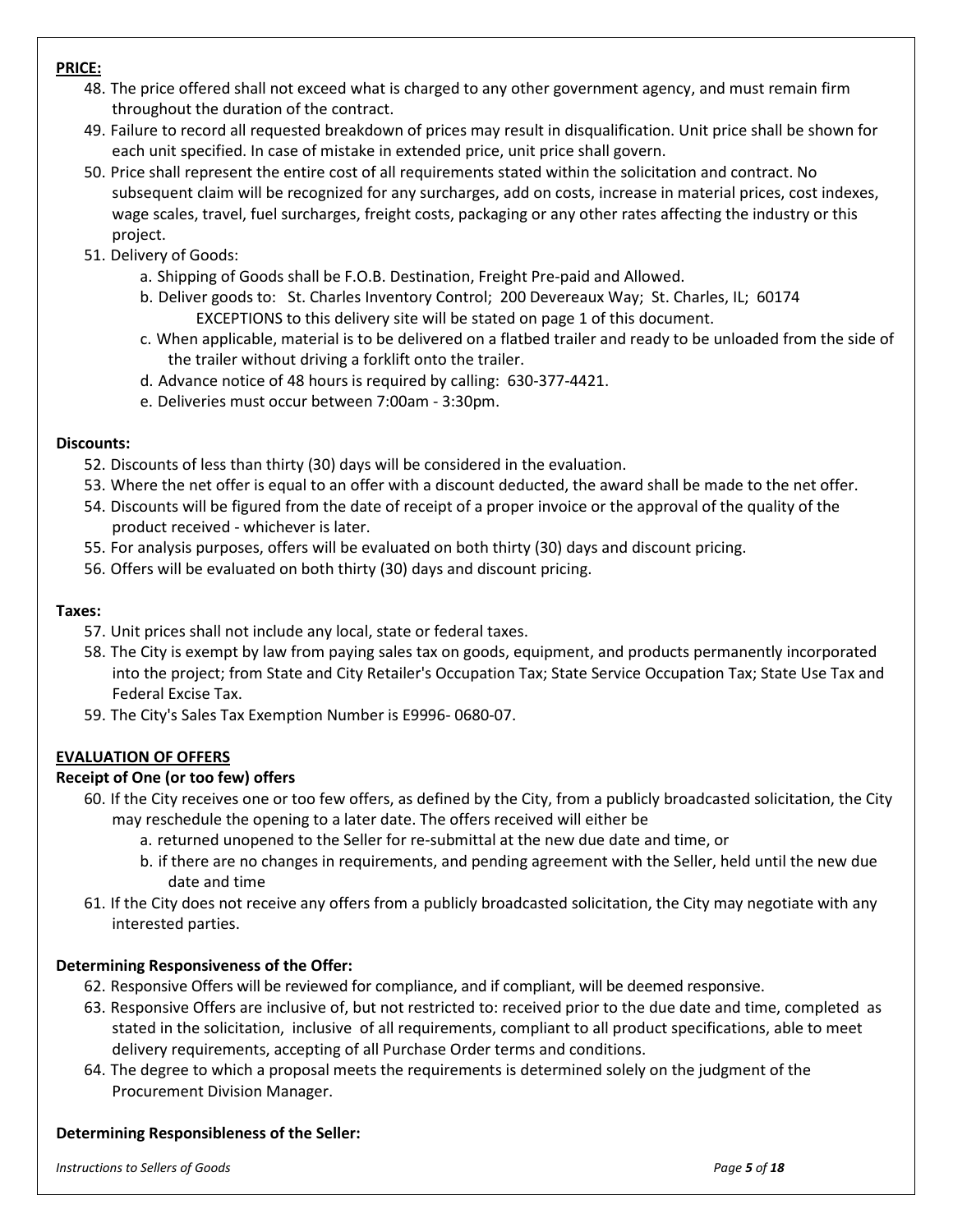- 65. The City reserves the right to determine the competence, the financial stability and the operational capacity, of any Seller.
- 66. Upon request by the City, Seller shall furnish evidence for the City to evaluate their resources and ability to provide the goods required. Such evidence may include; but not be limited to: tour of facilities, staffing levels, listing of equipment and vehicles, certificates, licenses; listing of committed but not yet completed orders; financial statements; ...
- 67. Sellers may be required to submit samples of items within a specified timeframe and at no expense to the City. If not destroyed in testing, samples will be returned at the Supplier's request and expense. Samples which are not requested for return within thirty (30) days will become the property of the City.
- 68. Sellers may be required to effect a demonstration of the item being proposed. Such demonstration must be at a site convenient and agreeable to the affected city personnel and at no cost to the City.
- 69. Sellers may be required to provide references. The City reserves the right to contact said references or other references that may be familiar with the Seller.

### **Costs**

70. Costs of offers deemed both Responsive and Responsible will be reviewed.

### **Waivers and Rejections of Offers**:

- 71. The City reserves the right to waive any informality, technical requirement, deficiency, or irregularity in the offer. The City may conduct discussions with Sellers to further clarify the offer as may be necessary. Clarification and/or correction of the offer shall be effected by submission to [Procurement@stcharlesil.gov](mailto:Procurement@stcharlesil.gov) of the corrected page of the offer with changes documented and signed. Receipt must be within 3 hours of request.
- 72. The City reserves the right to reject any or all offers for any reason including but not limited to: budgetary constraints, unclear solicitation documents, change in needs, suspicion of collusion, pricing aberrations, mathematically unbalanced proposals in which prices for some items are substantially out of proportion to comparable prices, materially unbalanced proposals in which material requirements for some items are substantially higher to comparable proposals; poor quality or poor performance in past City contracts, and other reasons deemed important to the City.
- 73. The City reserves the right to accept or reject any offer in which the Seller names a total price for all the goods without breaking down itemized items.
- 74. Multiple offers from an individual, firm, partnership, corporation or association under the same or different names are subject to rejection unless specifically permitted in the solicitation.
- 75. FOIA: If the City rejects all offers and concurrently provides notice of its intent to reissue the solicitation, the rejected offers remain exempt from FOIA requirements until such time as the City awards or rejects the reissued solicitation.

#### **Confidential Information:**

- 76. Sellers may be required to provide evidence of financial viability. This may be a Dunn and Bradstreet Report, a financial statement prepared by a licensed Certified Public Accountant showing the Supplier's financial condition at the end of the past fiscal year, an annual report, or similar.
- 77. Sellers considering this request to be proprietary and confidential should also submit a separate redacted response. Failure to do so may result in information becoming available to the public.

#### **Tie Bids:**

- 78. Should identical low, responsive and responsible submittals be received from two or more vendors, quality and service being equal, the city shall exercise one of the following tie breaking methods:
	- a. Tie Bid (two suppliers; 1 local and the other non-local): The local vendor shall be recommended for award.
	- b. Tie Bid (two suppliers each non-local): The Procurement Division Manager, with a witness present, will flip a coin with heads representing the vendor whose name appears first in alphabetical order. If the toss is heads, said vendor will be recommended for award.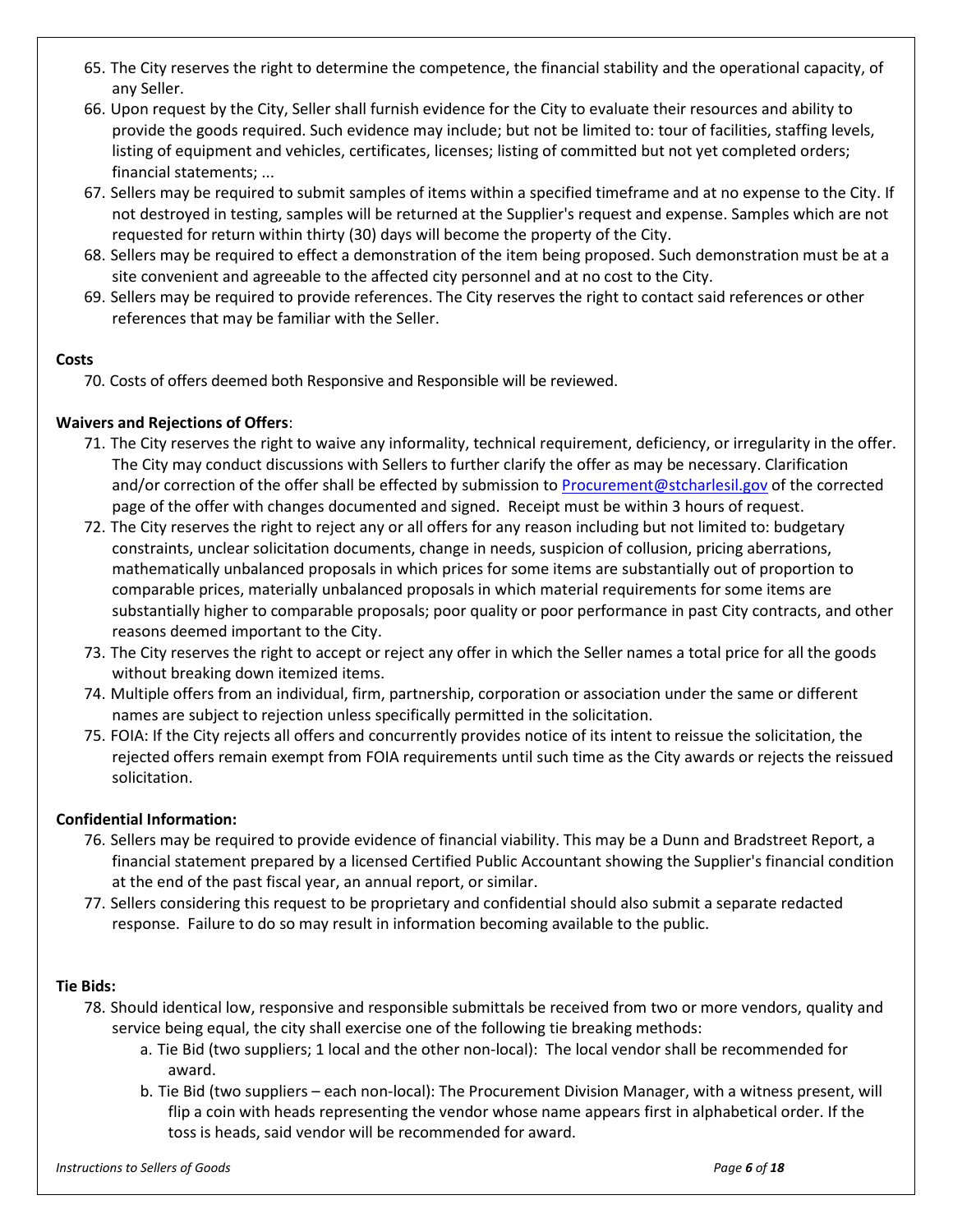c. Tie Bid (three or more suppliers): The Procurement Division Manager, with a witness and each vendor present, shall shuffle a new deck of playing cards and have each vendor cut the cards. The vendor who cuts the highest card (with Ace high) shall be recommended for award.

#### **AWARD:**

- 79. The City endeavors to select the offer meeting the best interests of the City as stated by its City Council based on the totality of lawful considerations, price and other factors considered.
	- a. The City's determination of best overall value may include consideration of the City's internal cost structure for meeting requirements, such as the city's inventory carrying costs, total cost of ownership factors such as transition costs, training costs, additional requirements such as spare parts and special tooling, ordering lead times, equipment maintenance costs, standardization, demands on project management resources, soft costs of contract management and items typically identified with and relating to a "Life Cycle Cost Analysis".
- 80. Award is based on the lowest responsive responsible offer; offering the Lowest Life-Cycle cost; providing the best overall value to the City; and deemed most advantageous to the City, price and other factors considered.
- 81. The City reserves the right to award by item, part or portion of an item, group of items, in the aggregate. Seller may restrict their offer to consideration in the aggregate by so stating on the proposal form.

### **REQUIREMENTS IF AWARDED THE ORDER:**

#### **Registration:**

82. The successful supplier, prior to the execution of the Purchase Order must be registered as a vendor in order to do business with the City of St. Charles.

#### **Insurance:**

- 83. The successful Seller will be required to carry insurance acceptable to the City as stated on the Purchase Order Terms and Conditions.
- 84. Certificates of Insurance, Endorsements, and a Waiver of Subjugation shall be submitted with the execution of the Purchase Order.
- 85. The Sellers obligation to purchase stated insurance cannot be waived by the city's action or inaction.

#### **Audit:**

86. The successful Seller may be audited by the City or an agent of the City. Audits may be at the request of federal or state regulatory agencies, other governmental agencies, courts of law, consultants hired by the City, or other parties which in the City's opinion requires information. Information and documentation will include, but not be limited to: original estimate files, change order estimate files, supplier quotes and rebates, and all product related correspondence.

#### **PROTESTS:**

- 87. Any Seller who claims to be aggrieved in connection with a solicitation, the selection process, a pending award, or other reasonable issue may initiate a protest.
	- a. Protests involving the solicitation process or stated requirements must be presented in writing via e- mail to the Procurement Division Manager a[t Procurement@stcharlesil.gov](mailto:Procurement@stcharlesil.gov) no later than the last date for questions as reflected on the cover page of this document.
	- b. Protests involving the evaluation of offers, staff recommendations, or the award process must be submitted in writing to the Procurement Division Manager a[t Procurement@stcharlesil.gov](mailto:Procurement@stcharlesil.gov) no later than three business days after results are publicly posted.
- 88. Protests must include: the name and address of the protestor; appropriate identification of the solicitation; if an award has been initiated; identification of the procedure that is alleged to have been violated; precise statement(s) of the relevant facts; identification of the issue to be resolved; protestor's argument and supporting documentation (Exhibits, evidence, or documents to substantiate any claims) and recommendation for further action.
- 89. A person filing a notice of protest will be required; at the time the notice of protest is filed, to post a bond in the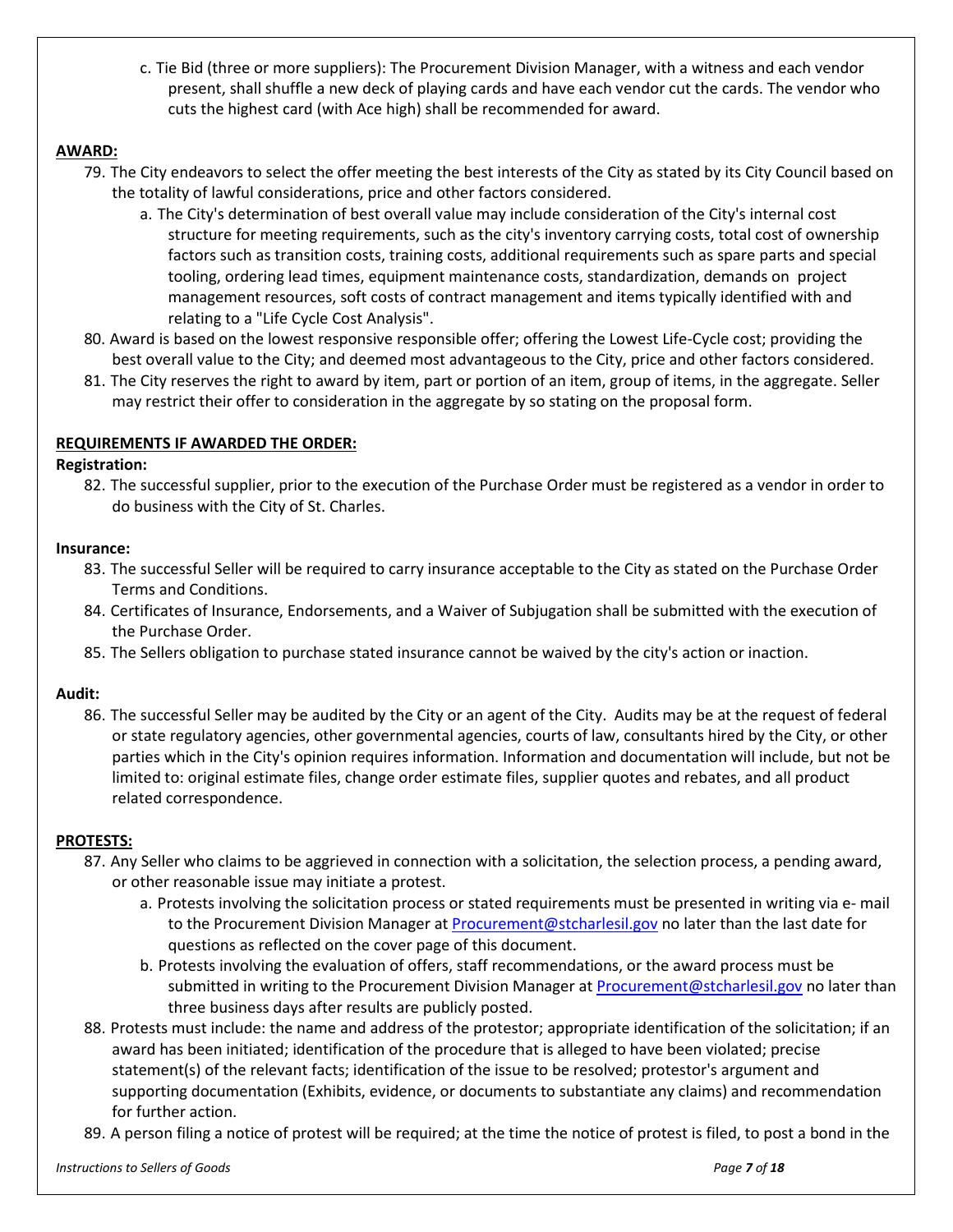form of a cashier's check in an amount equal to twenty-five percent of the City's estimate of the total volume of the award, or \$1,000, whichever is less.

- a. If the decision of the Protest does not uphold the action taken by the City, then the City shall return the amount, without deduction, to the Seller filing the protest.
- b. If the decision of the Protest upholds the action taken by the City, then the City shall retain the amount of the cashier's check in payment for a portion of the cost and expense for time spent by City staff in responding to the protest and in conducting the evaluation of the protest.
- 90. Upon receipt of the notice of protest, the Procurement Division Manager shall stop the award process.
	- a. The Procurement Division Manager will rule on the protest in writing within two business days from receipt of protest.
	- b. Appeals of the Procurement Division Manager's decision must be made in writing within three business days after receipt thereof and submitted to the City Administrator for final resolution. Appellant shall have the opportunity to be heard and an opportunity to present evidence in support of the appeal.
	- c. The City Administrator's decision is final.

### **OTHER ENTITY USE:**

- 91. Although this solicitation is specific to the City of St. Charles, Sellers have the option of allowing this offer, if awarded by the City to the Seller, to be available to other local entities and agencies within the Kane-DuPage-Cook-Will and Kendall Counties. If the successful Seller and the interested entity/agency mutually agree on the Terms and Conditions, inclusive of pricing, both parties may perform business under the authority of this solicitation and contract.
- 92. It is understood that at no time will any city or municipality or other agency be obligated for placing an order for any other city, municipality or agency; nor will any city or municipality or agency be obligated for any bills incurred by any other city or municipality or agency. Further, it is understood that each agency will issue its own purchase order to the awarded Supplier.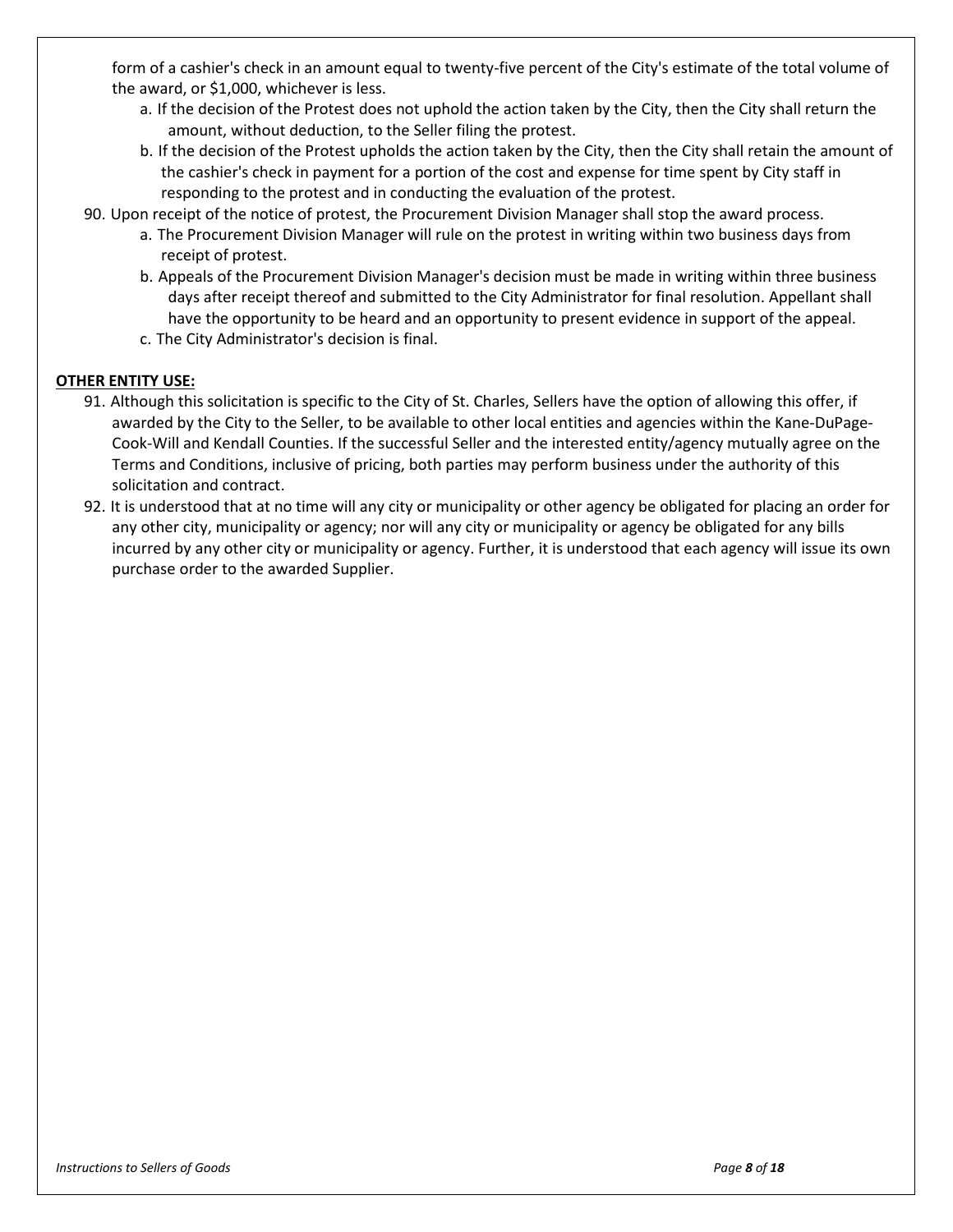# **Special Provisions for Goods**

### **Part 1: REGARDING THE SOLICITATION PROCESS:**

#### **A) Submittal Structure:**

- 1) Response Cover Page will be page 1 of your submittal *(attached)*
- 2) Response Signature Page will be page 2 of your submittal *(attached)*
- 3) Response Price Proposal Page will be page 3 of your submittal *(attached)*
- 4) Certification of Compliance will be page 4 of your submittal *(attached)*
- 5) Response Requirements *(attached)*, and the requested attachments, will be page 5+ of your submittal
- 6) Submit all of the below in one sealed envelope identified with the enclosed label:
	- a.1 original for Procurement
	- b.1 original for Project Manager
	- c. 1 file copy via USB Flashdrive for Procurement identified with solicitation # and project name.
	- d.If your proposal includes confidential information as defined by FOIA (5 ILCS 140/7) (From Ch. 116, par. 207) Sec. 7 provide
		- 1. 1 redacted original identified as REDACTED ORIGINAL
		- 2. 1 file copy on the same above USB Flashdrive, identifying file as REDACTED ORIGINAL
- **B) Response Requirements** *(reference Proposal Response Documents page 5)*
- **C) Cost Proposal** *(reference Proposal Response Documents page 3)*

#### **Part 2: REGARDING THE GOODS**

- **D) The St. Charles Purchase Order Terms and Conditions** are attached for reference at the end of this document.
- **E) Change Order Procedure:** The city reserves the right to make changes to the purchase order by altering, adding to, or deducting from the quantity, without invalidating the agreement. All such changes shall be executed under the conditions of the original agreement.
	- 1) Issuance of a memo or verbal approval is not to be considered a Change Order and is not authorization to proceed.
	- 2) Approved Change Orders are required with any/all changes in, the quantity, the time for delivery, renewal or any combination thereof.
	- 3) Change orders will be signed by the city and the seller prior to implementing the change.
	- 4) All Change Orders shall clearly identify the impact of cost and the effect on time required to satisfy all requirements.
	- 5) If the seller's proposal is found to be satisfactory and in proper order, and both parties agree upon cost or credit and timeframe for the change, the city will authorize the documented Change Order which will be confirmed as a purchase order amendment.

#### **F) Payment:**

- 1) Services shall be invoiced as materials are delivered.
- 2) Authorization of payment requires receipt of sellers invoice, receipt of delivery of goods AND upon inspection and acceptance of goods by Project Manager, and receipt of other required paperwork.
- 3) The City complies with the Illinois Local Government Prompt Payment Act which states that any bill approved for payment shall be paid within 30 days after date of approval.
- **G) Quality Issues:** The seller shall not be reimbursed until goods are deemed acceptable.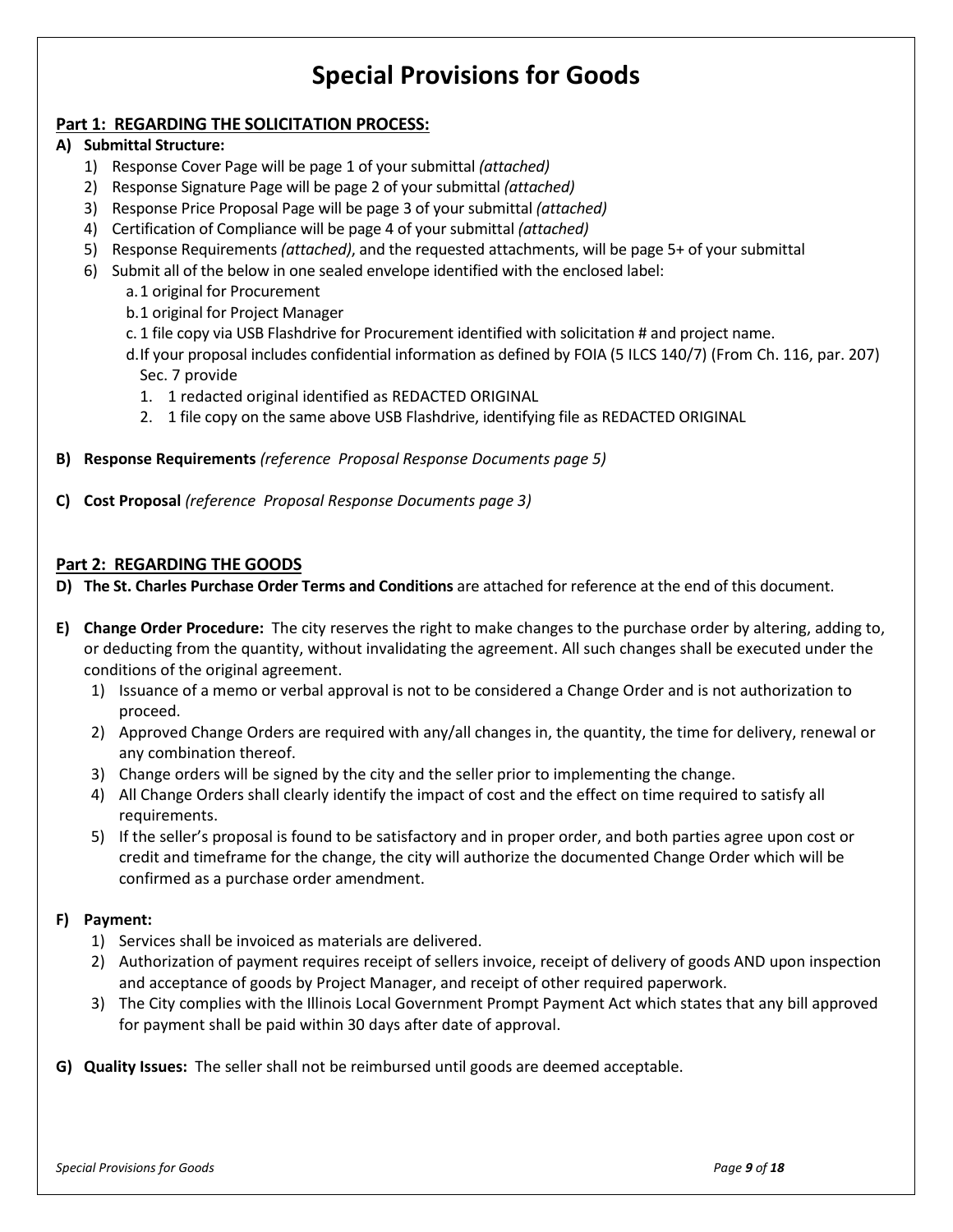# **Requirements and Specifications**

### **TYPE OF MATERIAL QUANTITY**

| 1. CA-7, 34" CRUSHED LIMESTONE      | 2000 TONS |
|-------------------------------------|-----------|
| 2. CA-6, GRADE 8, CRUSHED LIMESTONE | 1000 TONS |

### **ALTERNATES PRICING: NOT INCLUDED IN BID ANALYSIS**

| 3. CA-5, 1-1/2" CRUSHED LIMESTONE      | <b>100 TONS</b> |
|----------------------------------------|-----------------|
| 4. FA-2, TORPEDO SAND                  | <b>400 TONS</b> |
| 5. CM-16, 3/8" WASHED STONE            | 50 TONS         |
| 6. CA-16, 3/8" WASHED STONE            | 50 TONS         |
| 7. CA-16# 4 PEA GRAVEL                 | 50 TONS         |
| 8. FA-1 OR FA-6 TRENCH BACKFILL SAND   | 100 TONS        |
| 9. CA-1,3"                             | 100 TONS        |
| 10. SHOT ROCK ("RIP-RAP") 6"-12", RR-3 | <b>100 TONS</b> |
| 11. SHOT ROCK ("RIP-RAP") 8"-12", RR-5 | <b>100 TONS</b> |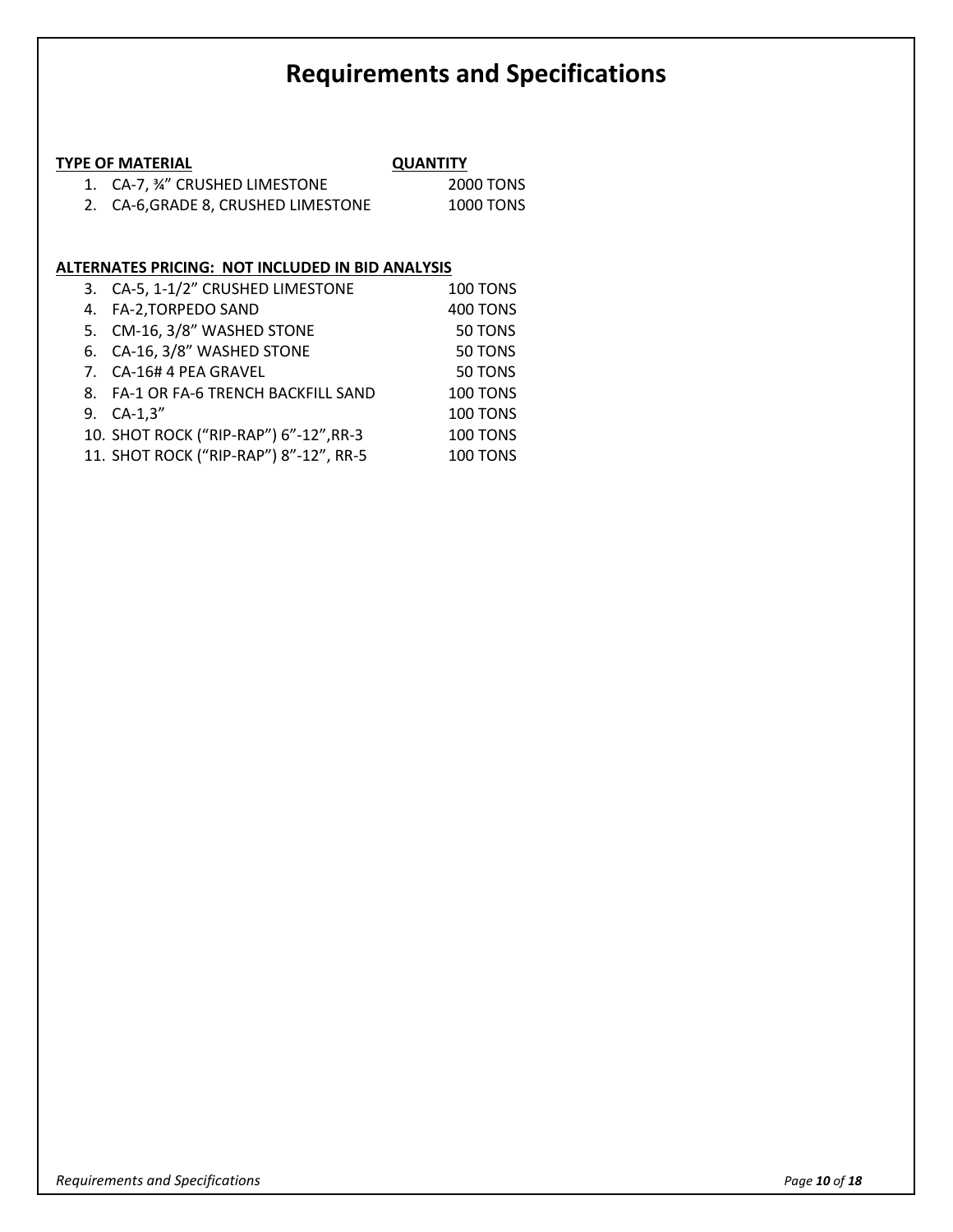

# **Response Cover Page**

**This is page #1 of your response.**

# **Stone/Gravel #1023**

Based on Addendum # \_\_\_\_\_

| <b>Proposal Prepared By:</b> | <b>Contacts:</b>                                            |
|------------------------------|-------------------------------------------------------------|
| <b>Firm Name</b>             | <b>Operations: if applicable</b>                            |
| <b>DBA</b>                   | <b>Contact Name</b>                                         |
| Address                      | Contact Phone #                                             |
|                              | <b>Contact E-mail</b>                                       |
| City, St, Zip                | <b>Sales: Price, Quality, and Service</b>                   |
| Signature                    | <b>Contact Name</b>                                         |
| <b>Print Name</b>            | Contact Phone #                                             |
| Position                     | <b>Contact E-Mail</b>                                       |
| Phone #                      | <b>Customer Service: Purchase Order, Invoicing, Payment</b> |
| Fax #                        | <b>Contact Name</b>                                         |
| E-mail<br>Address            | Contact Phone #                                             |
|                              | <b>Contact E-Mail</b>                                       |

**This business Firm is** (check one)  $\Box$  An Individual  $\Box$  A Partnership  $\Box$  A Corporation  $\Box$  An LLC

#### **Exceptions: (check one)**

This proposal meets and accepts all Requirements, Specifications, Terms and Conditions and Contract Language.

We hereby take the following Exceptions to the Requirements, Specifications, Terms and Conditions and Contract Language *(reference section name and identifying reference)*:

|             | <b>For Office Use:</b> |  |
|-------------|------------------------|--|
| S/G/B       |                        |  |
| Originator: |                        |  |
| CPR:        |                        |  |
|             | $CC:$ W9 $COI$         |  |
| Disc:       | w/i                    |  |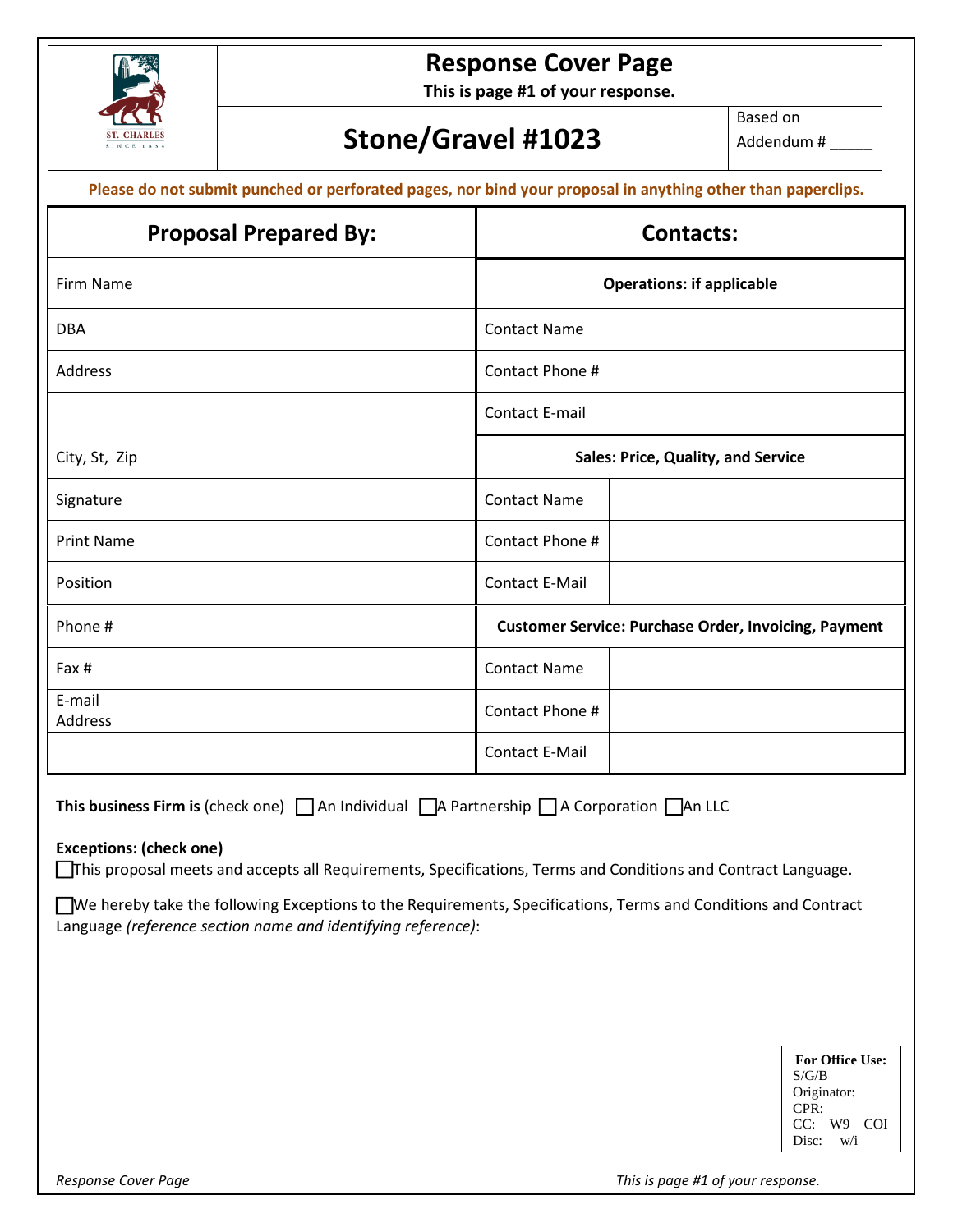

**This is page #2 of your response.**

# Stone/Gravel #1023 Based on

Addendum # \_\_\_\_\_

The undersigned proposes and agrees, after having examined the requirements and specifications, to irrevocably offer to furnish the services in compliance to all terms, conditions, specifications and applicable addenda. I (we) hereby certify and affirm that being first duly sworn an oath, deposes and states that all statements made herein are made on behalf of the Offeror, that this despondent is authorized to make them and the statements contained herein are true and correct.

| If an Individual<br>By:                |  |
|----------------------------------------|--|
| Signature                              |  |
| Title                                  |  |
| If a Partnership                       |  |
| By:                                    |  |
| Signature                              |  |
| Title                                  |  |
| By:                                    |  |
| Partner                                |  |
| If a Corporation                       |  |
| By:                                    |  |
| Signature of person authorized to sign |  |
| <b>Title</b>                           |  |
| <b>ATTEST</b>                          |  |
| If a Joint Venture                     |  |
| By:                                    |  |
| Signature                              |  |
| <b>Title</b>                           |  |
| By:                                    |  |
| Signature                              |  |
| Title                                  |  |
|                                        |  |
|                                        |  |
| <b>DATE</b>                            |  |
|                                        |  |
|                                        |  |

**ST. CHARLE:** 

*Response Signature Page This is page #2 of your response.*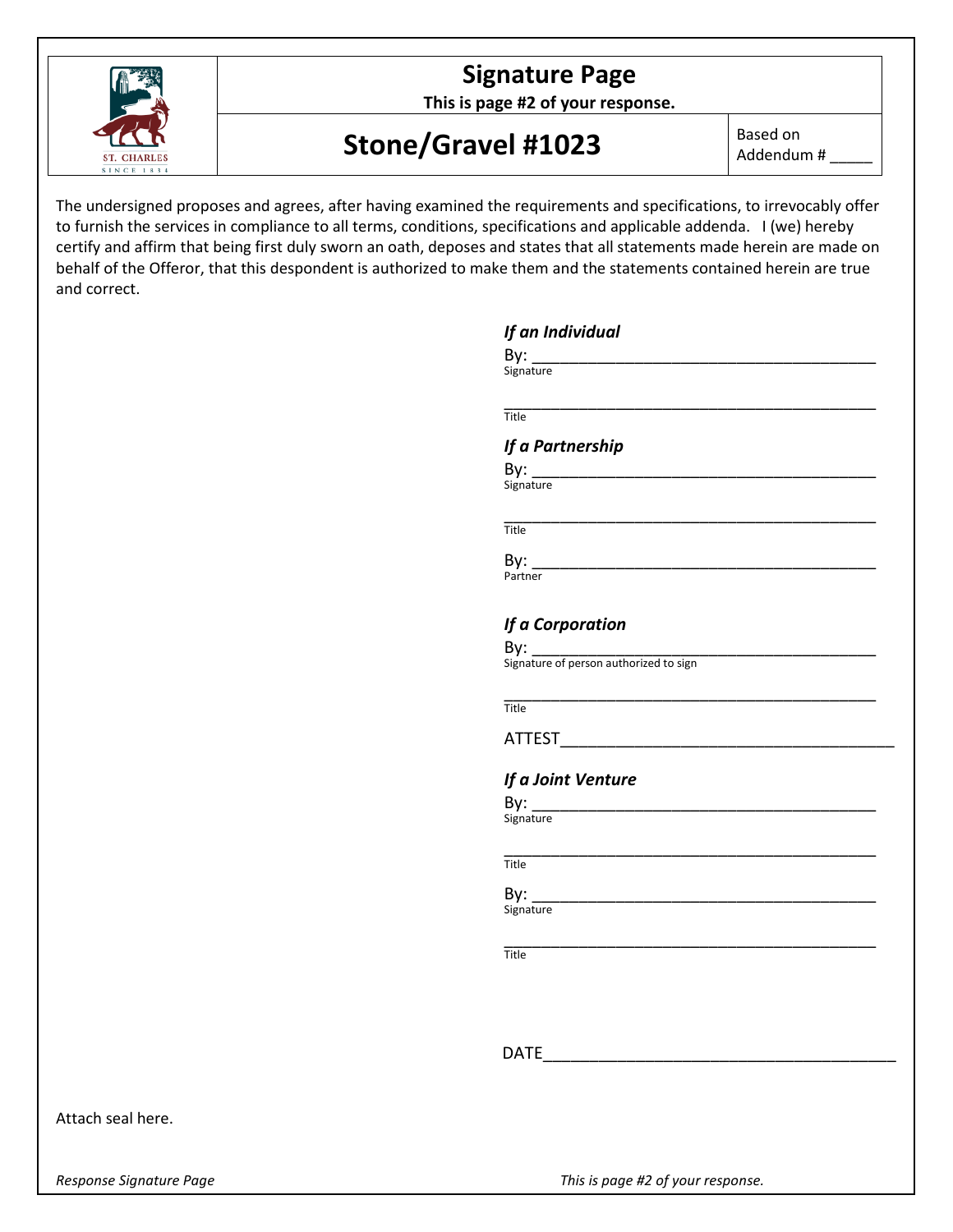

# **Response Price Proposal Page**

**This is page #3 of your response.**

# Stone/Gravel #1023 Based on

Addendum # \_\_\_\_\_

I (we) propose to furnish all goods and services as specified in the attached solicitation documents at the below price. No additional charges over said pricing will be accepted by the city without an authorized change order and written approval by the Purchasing Division Manager confirmed via purchase order amendment.

| <b>TYPE OF MATERIAL</b>                                                                                                                                                                                                                                                                                         | <b>QUANTITY</b>  |              | <b>PRICE (PER TON)</b> |          | <b>AMOUNT</b> |
|-----------------------------------------------------------------------------------------------------------------------------------------------------------------------------------------------------------------------------------------------------------------------------------------------------------------|------------------|--------------|------------------------|----------|---------------|
| 1. CA-7, 34" CRUSHED<br><b>LIMESTONE</b>                                                                                                                                                                                                                                                                        | 2000 TONS        | $\mathsf{X}$ | $\sharp$               | $\equiv$ | $\zeta$       |
| 2. CA-6, GRADE 8,<br><b>CRUSHED LIMESTONE</b>                                                                                                                                                                                                                                                                   | <b>1000 TONS</b> | $\mathsf{x}$ | $\sharp$               | $\equiv$ | \$            |
|                                                                                                                                                                                                                                                                                                                 |                  |              |                        |          | Subtotal \$   |
| ** ALTERNATE PRICING: NOT INCLUDED IN BID ANALYSIS**                                                                                                                                                                                                                                                            |                  |              |                        |          |               |
| 3. $CA-5$ , $1-1/2"$<br><b>CRUSHED LIMESTONE</b>                                                                                                                                                                                                                                                                | 100 TONS         |              | $\zeta$                |          |               |
| 4. FA-2, TORPEDO SAND                                                                                                                                                                                                                                                                                           | 400 TONS         |              | \$                     |          |               |
| 5. CM-16, 3/8" WASHED<br><b>STONE</b>                                                                                                                                                                                                                                                                           | 50 TONS          |              | \$                     |          |               |
| 6. CA-16, 3/8" WASHED<br><b>STONE</b>                                                                                                                                                                                                                                                                           | 50 TONS          |              | \$                     |          |               |
| CA-16 #4 PEA GRAVEL<br>7.                                                                                                                                                                                                                                                                                       | 50 TONS          |              | \$                     |          |               |
| 8. FA-1 OR FA-6 TRENCH<br><b>BACKFILL SAND</b>                                                                                                                                                                                                                                                                  | 100 TONS         |              | \$                     |          |               |
| 9. CA-1, 3"                                                                                                                                                                                                                                                                                                     | 100 TONS         |              | $\mathsf{S}_-$         |          |               |
| 10. SHOT ROCK ("RIP-RAP")<br>$6''-12''$ , RR-3                                                                                                                                                                                                                                                                  | 100 TONS         |              | $\zeta$                |          |               |
| 11. SHOT ROCK ("RIP-RAP")<br>8"-12", RR-5                                                                                                                                                                                                                                                                       | 100 TONS         |              | \$                     |          |               |
| Please confirm that all fees, inclusive of but not limited to: shipping, handling, freight, stocking, delivery, fuel sur-charge, permits,<br>manufacturer's warranty including repair and replacement of parts and labor within warranty period;  are included within the<br>above prices. $\Box$ Yes $\Box$ No |                  |              |                        |          |               |
| We will accept payment via City of St. Charles credit card. $\Box$ Yes $\Box$ No                                                                                                                                                                                                                                |                  |              |                        |          |               |
| We will allow a discount of ____% if payment is received within ______ days of invoice.                                                                                                                                                                                                                         |                  |              |                        |          |               |
|                                                                                                                                                                                                                                                                                                                 |                  |              |                        |          |               |
|                                                                                                                                                                                                                                                                                                                 |                  |              |                        |          |               |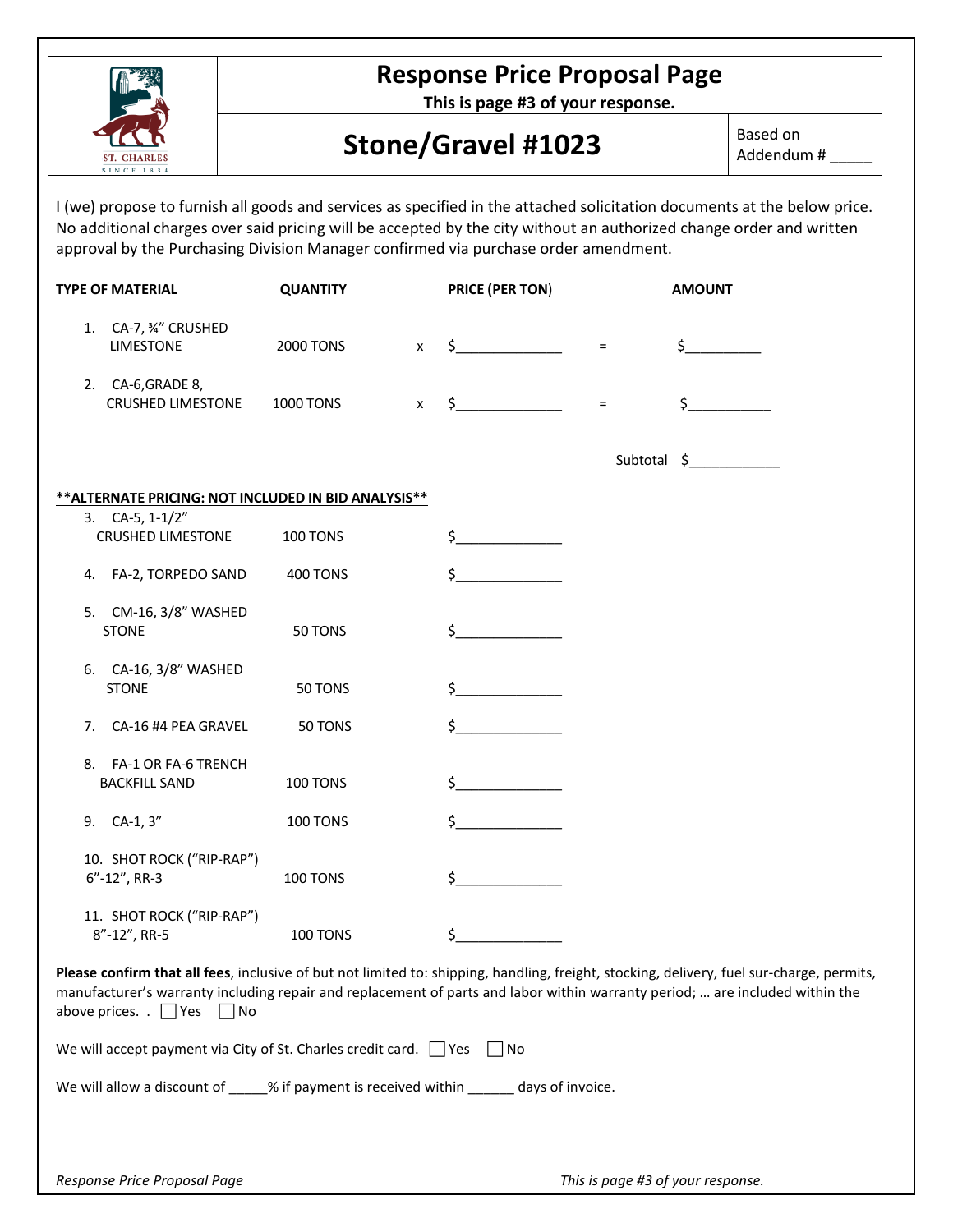

# **Certification of Compliance**

**This is page #4 of your response.**

**(A)** The undersigned certifies that, pursuant to the **Equal Opportunity Employer** provisions of Section 2000(e) of Chapter 21, Title 42 of the United States Code and Federal Executive Order No. 11246 as amended by Executive Order No. 11375, the bidder is compliant with all Equal Employment Opportunity Commission ("EEOC") requirements.

**(B)** The undersigned certifies that, pursuant to the **Illinois Human Rights** Act provisions of Section 775 ILCS 5/2-105,the bidder complies with and certifies that it is in compliance with all equal employment practice requirements contained therein, and that it has adopted a written sexual harassment policy that meets the minimum requirements.

**(C)** The undersigned certifies that, pursuant to the **State of Illinois Law** provisions of Section 720 ILCS 5/33E prohibiting Bid-rigging or Bid-rotating, the bidder is not barred from bidding on this project, or entering into a contract for this project.

**(D)** The undersigned certifies that, pursuant to the **Illinois Department of Revenue Tax Laws** provisions of Section 65 ILCS 5/11-42.1-1, the bidder is not barred from doing business with any unit of local government in the State of Illinois as a result of a delinquency in payment of any taxes unless the bidder is contesting, in accordance with the procedures established by the appropriate statute, its liability for the tax or the amount of the tax.

**(E)** The undersigned certifies that, pursuant to the **Illinois Drug Free Workplace Act** provisions of Section 30 ILCS 580/3, the bidder deposes states and certifies that it will provide a drug free workplace, inclusive of all satellite locations as well as the City of St. Charles sites.

**(F)** The undersigned certifies that, pursuant to the **Illinois Prevailing Wage Act** provisions of Section 820 ILCS 130/0.01 et seq, the bidder, when required, is in compliance with all requirements of, including provisions as to wages, medical and hospitalization insurance and retirement benefits for those trades covered in the Act. Pursuant to **Illinois Public Act** provisions of Section 94-0515 and all provisions of the **Employee Classification Act**, provisions of Section 820 ILCS 185/1 et seq., said bidder agrees to submit certified payroll records as required.

**(G)** The undersigned certifies that, pursuant to the **Employment of Illinois Workers on Public Works Act** provisions of Section 30 ILCS 570/0.01, et seq., the bidder is in compliance with all requirements. Furthermore, the bidder certifies that it will demonstrate a good faith effort toward providing equal employment opportunities for City of St. Charles residents to work as crafts persons, consistent with the racial, ethnic, and gender demographics of the City's labor force.

**(H)** The undersigned certifies that, pursuant to the **National Security/USA Patriot Act** as defined in Presidential Executive Order 13224, the bidder and all affiliated parties, are not working for or with, nor acting on behalf of, a Specially Designated National and Blocked Person.

**(I)** The undersigned certifies that they have not colluded with or participated in any **unethical practices** with any person, firm or employee of the City of St Charles which would in any way be construed as an unethical business practice.

### **Check One:**

**There are no conflicts of interest** and in the event that a conflict of interest is identified anytime during the duration of this award, or reasonable time thereafter, you, your firm or your firm's ownership, management or staff will immediately notify the City of St. Charles in writing.

**There is an affiliation or business relationship** between you, your management or staff, your firm or your firm's ownership, and an employee, officer or elected official of the City of St. Charles who makes recommendations to the City of St. Charles with respect to expenditures of money, employment, and elected or appointed positions. Provide on a separate letter included with your response any and all affiliations or business relationships that might cause a conflict of interest or a ny potential conflict of interest. Include the name of each City of St Charles affiliate with whom you, your firm or your firm's ownership, management or staff has an affiliation or a business relationship.

| <b>Company Name</b>         | <b>Signature</b> | Date                              |
|-----------------------------|------------------|-----------------------------------|
| Certification of Compliance |                  | This is page #4 of your response. |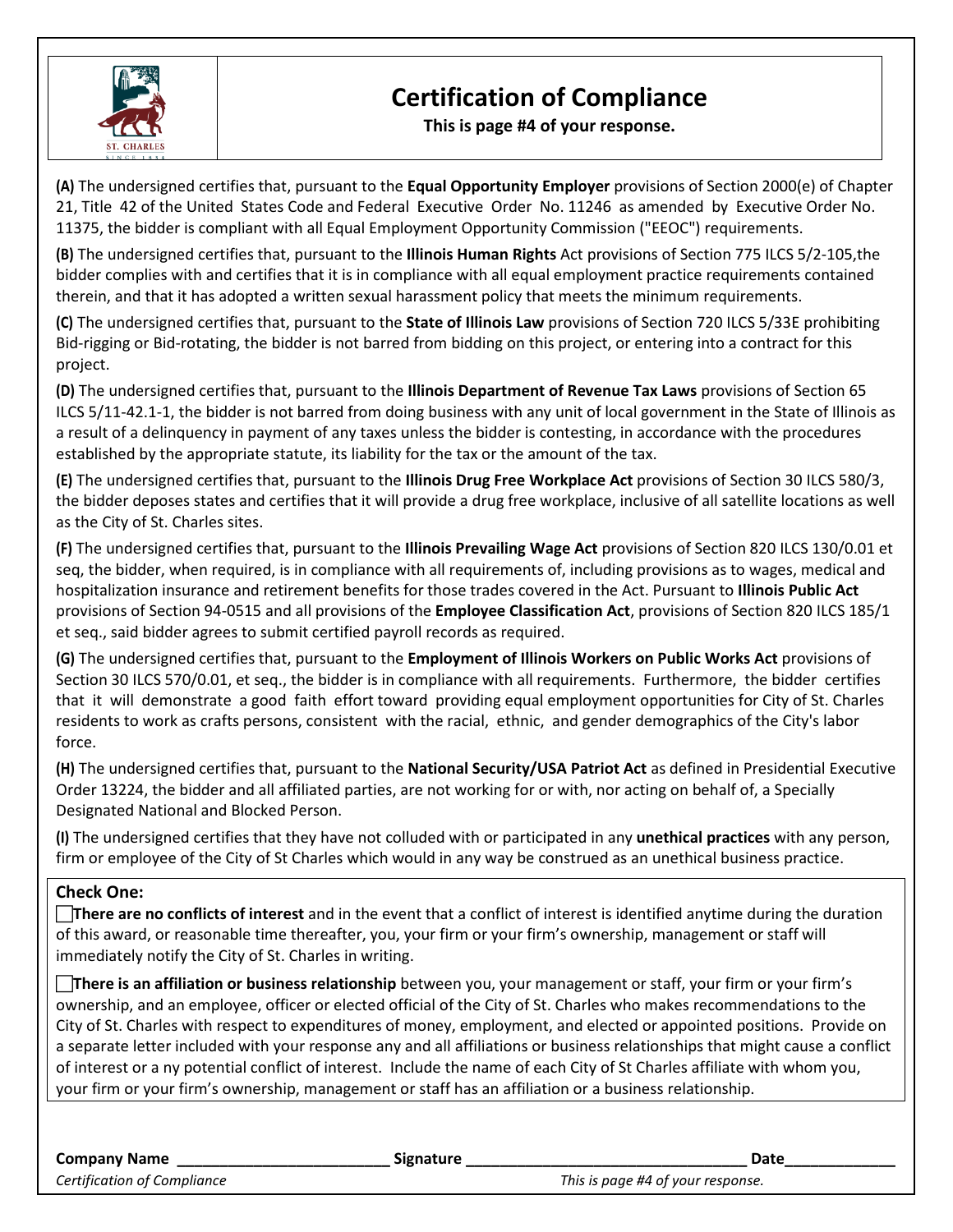

# **Response Requirements**

**This, and the attached answers, is page #5 of your response.**

# **Stone/Gravel #1023**

### **Please provide the below information in the order requested, identifying each section number.**

#### Experience and Capabilities

- 1. Experience as evidenced by a listing of references from similar projects in size and scope within the past five (5) years. Include contact information (name, title, e-mail address, and phone #) for the individual who oversaw the quality of the work and authorized payment. References within the greater Chicago area preferred.
- 2. Evidence of Financial Stability to fund this project and any and all continuing services this project may require throughout the standard life cycle: i.e. Annual Report; D&B Report, Credit Reference, Letter from Bank
- 3. Provide a W9
- 4. Certificate of Insurance
- 5. A brief explanation of the following:
	- a. A time your organization failed to complete a contract
	- b. Bankruptcy or reorganization
	- c. Judgment claims or law suits against the firm: Awarded and Pending within past five (5) years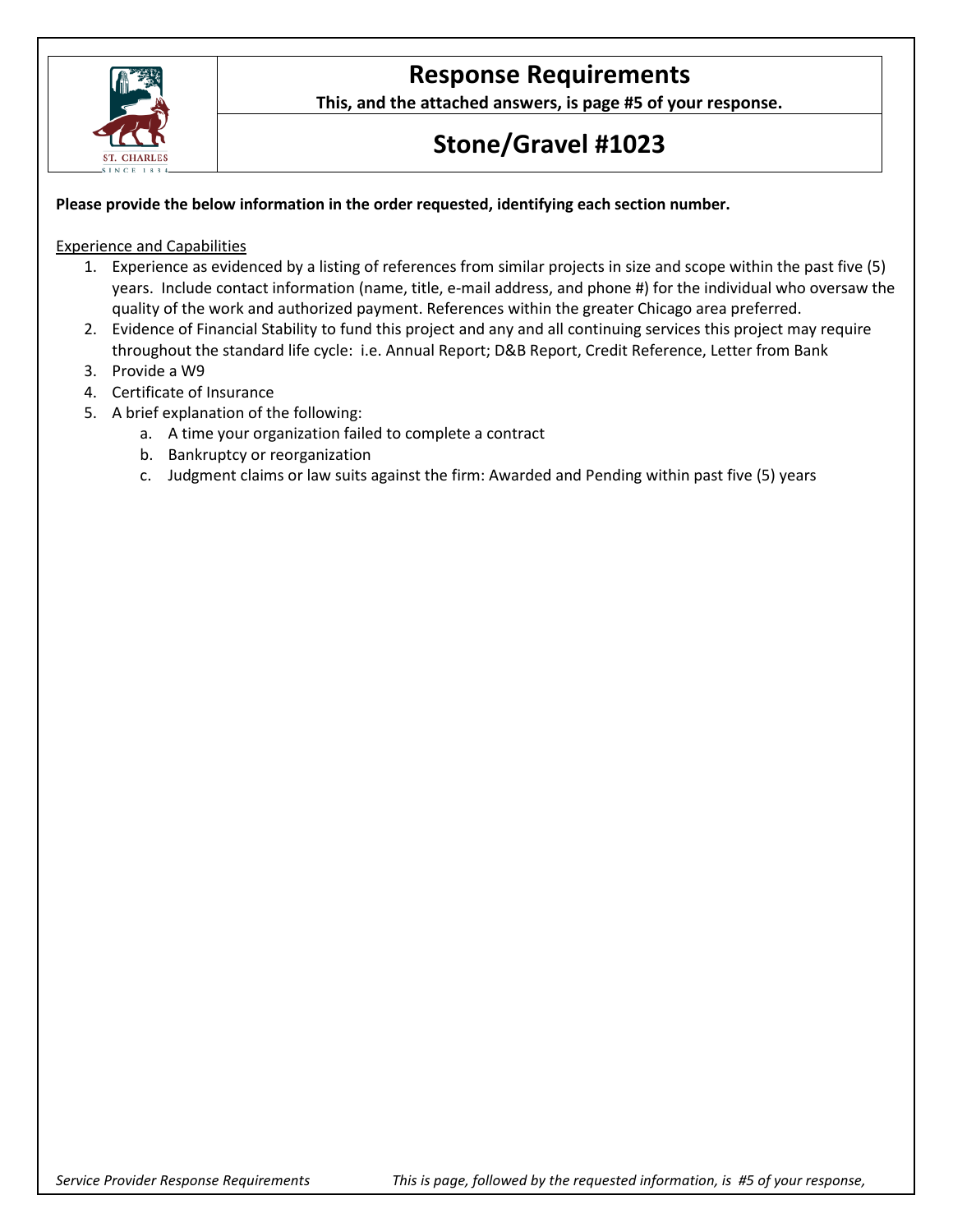

**Customized Mailing Label For Sealed Submittal**

# **Stone/Gravel #1023**

- $\triangleright$  Cut along outer border and affix this mailing label to the envelope of your sealed susbmittal.
- $\triangleright$  Record your firm's name in the space provided.

|                                                | <b>Sealed Submittal</b>         |  |  |  |
|------------------------------------------------|---------------------------------|--|--|--|
| <b>SINCE 183</b>                               | <b>Stone/Gravel #1023</b>       |  |  |  |
| DUE: Tuesday Feb. 5, 2019<br>Prior to: 2:00 PM |                                 |  |  |  |
| <b>FROM:</b>                                   |                                 |  |  |  |
| Firm<br>Name                                   |                                 |  |  |  |
| TO:                                            |                                 |  |  |  |
|                                                | <b>Receptionist / City Hall</b> |  |  |  |
| <b>City Of St Charles</b>                      |                                 |  |  |  |
| <b>2 East Main Street</b>                      |                                 |  |  |  |
| St Charles, Il 60174                           |                                 |  |  |  |
|                                                |                                 |  |  |  |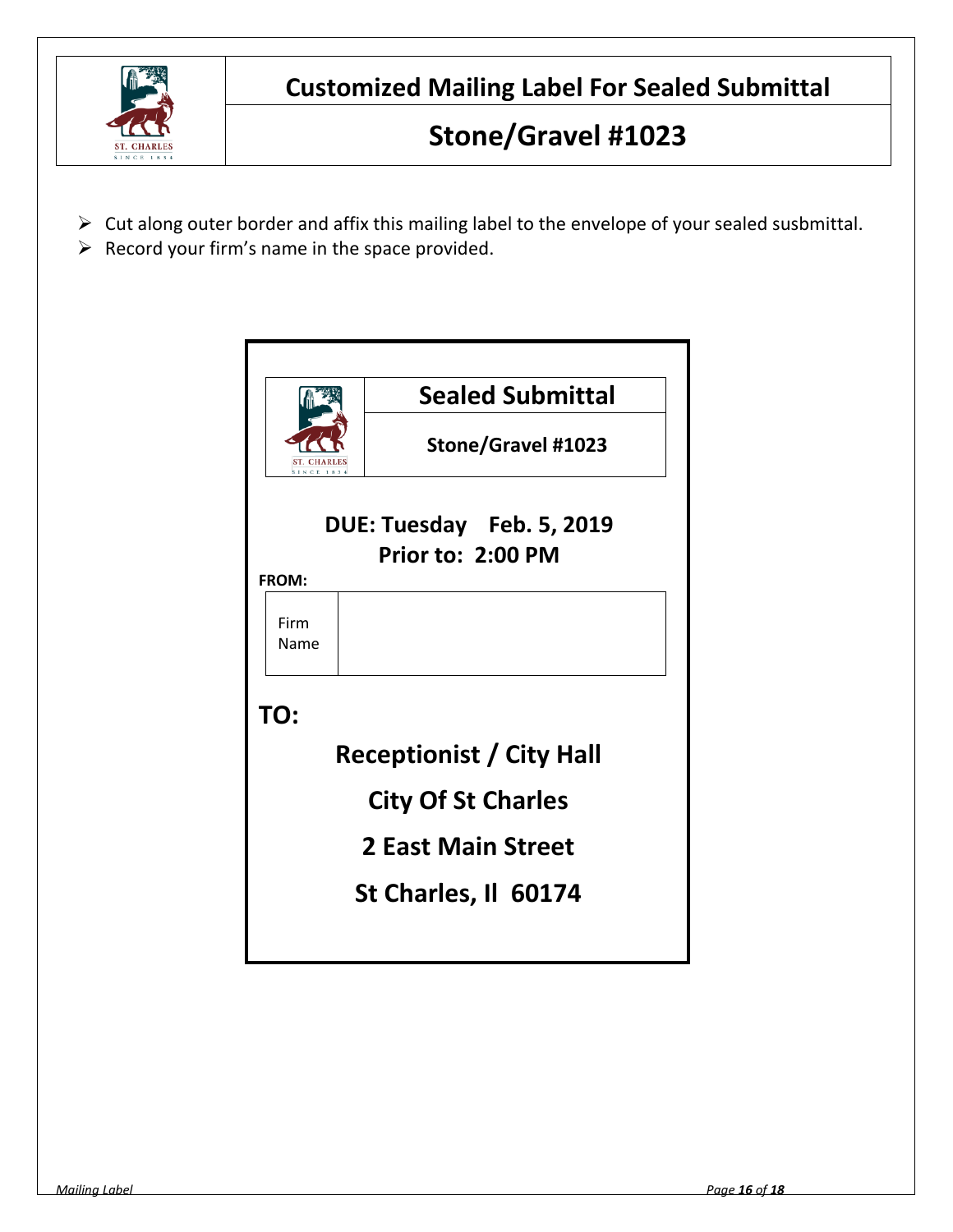## St Charles Purchase Order Terms and Conditions

#### **Offer and Acceptance**

- **1.** This purchase order is an offer to purchase the indicated goods. Acceptance of this purchase order is evidence that an agreement exists between the Seller and the City of St. Charles (City).
- **2.** Seller to acknowledge receipt of this order via e-mail to [PurchasingGroup@stcharlesil.gov.](mailto:PurchasingGroup@stcharlesil.gov)

#### **Terms**

- **3. Freight.** All pricing must be **FOB DESTINATION; FREIGHT PREPAID & ALLOWED.**  Title to the goods passes from the Seller to the city at the point of destination and Seller pays all freight expense.
- **4. Acknowledgement.** If this Order has been issued by the City in response to an offer by the Seller, then the Seller's acceptance of this Order shall constitute agreement by the Seller to the city's additional terms, different terms and modifications. The City does not agree to any additional, different or modified terms contained in the Seller's acknowledgement of the purchase. All additional, different, or modified terms are not binding upon the city unless expressly accepted by the City in writing.
- **5. Uniform Commercial Code.** As to terms not expressed within this Order, the Uniform Commercial Code (UCC) shall govern this agreement between the Seller and the City.

#### **Price and Payment**

- **6. Taxes.** The City is exempt from payment of State, Federal Excise, and Illinois Retailers occupational Taxes. The City's Tax exemption number is E9996-0680-07.
- **7. Payment.** (1) Payment will result from a Seller generated invoice emailed to [AccountsPayable@stcharlesil.gov,](mailto:AccountsPayable@stcharlesil.gov) and City verification of receipt and acceptance of material; (2) Checks will be payable only to the company awarded this order. Any circumstances requiring a third party reimbursement must be approved in Government Prompt payment Act which states that any bill approved for payment shall be paid within 30 days after date of approval.
- **8. Invoices.** (1) Invoices must reflect the following applicable information: Name of Seller, Purchase Order Number, Description and stock Number, Quantity Ordered, Quantity shipped, Quantity on Back Order, price as stated on the award document. (2) Invoices will be approved for payment following: acceptance of product, receipt of packing list and invoice, and any other required paperwork. (3) A separate invoice should be generated with each shipment. (4) Any invoice submitted in excess of two (2) months from order completion will not be paid.

#### **Deliveries**

- **9. Packaging and Timeliness.** Deliveries must (1) include a packing slip within each shipment; (2) be labeled on each package with the Purchase Order number; and (3) delivered between 7:00am-3:30pm Monday – Friday except for holidays.
- **10. Ownership.** Title to goods passes from Seller to City at the point of destination, upon physical inspection by the City of the goods found to be acceptable and in full compliance with the solicitation documents and Order. Where circumstances or conditions exist preventing effective inspection of the goods at the time of delivery, the City reserves the right to inspect the goods within a reasonable time subsequent to delivery.
- **11. Non-Performance.** Time is of the essence for completion of this Order. The City may cancel the Order, or any portion of it, if delivery is not made within the specified time. Cancellation due to Seller's non-performance constitutes authority of the City to purchase on the open market goods or services of comparable grade to replace the wholly or partially cancelled Order. Seller shall deduct from the Order these quantities purchased by the City. Seller shall reimburse the City for any expenses incurred in excess of the Order prices.
- **12. Unavoidable Delay.** Delay in the delivery of goods purchased due to cause beyond Seller's control shall require the Seller with knowledge of the delay to immediately request an extension of time from the City. The City reserves the right to grant the Seller this extension. Failure on the Seller's part to notify the Any "unavoidable delay" time extension granted by City must be documented by a Purchase Order Change Order issued by the City as an addendum to this Order.
- **13. Collect On Delivery.** COD shipments will not be accepted by the City without specific prior arrangements in writing.
- **14. Toxic Substance.** Seller shall comply with the requirements of the Toxic Substance Disclosure to Employees Act, Public Act 83-240, for any materials supplied and covered by the act. Material Safety Data Sheets (MSDS) shall be provided by Seller with each shipment at time of delivery.

#### **Rejection of Goods**

- **15. City Rights.** In the event the delivered material is found to be defective or does not conform to the solicitation documents and executed contract, the City reserves the right to: (1) Cancel the order upon written notice to the Seller; (2) Deduct such amount from monies owed the Seller, or, with mutual agreement, the Seller may issue a credit to City; (3) Purchase in the open market goods of comparable grade to replace the goods rejected. Such purchases shall be deducted from contract quantities. Seller shall reimburse the City for any expense incurred in excess of contract prices.
- **16. Seller Duty**. The Seller agrees, upon notification by the City of rejection of materials, to promptly remove all defected materials from City facilities, at their sole expense.
- **17. Public Necessity.** Should public necessity demand it, the City reserves the right to use or consume goods delivered which are substandard in quality, subject to an adjustment in price to be determined by the Purchasing Division Manager.

#### **Warranty**

- 18. The Seller Warrants. (1) that all goods furnished hereunder will conform in all respects to the terms of this order, including any drawings, specifications, or standards incorporated herein; (2) all goods are free from defects in design; (3) all goods are suitable for and will perform in accordance with the purposes for which they were intended.
- **19. Commercial Warranty**. The Seller agrees that the goods furnished under this order shall be covered by the most favorable commercial warranties the Seller gives to any customer for such goods, and that the rights and remedies provided herein are in addition to and do not limit any rights afforded to the City by any other clause of this contract or by law.

#### **Insurance**

writing by the city's Director of Finance. (3) The City complies with the Illinois Local 20. Seller shall procure Commercial General Liability Insurance to include products liability with a limit of \$1,000,000 and name the City as an additional insured on a primary and non-contributory basis. Failure by the city to request the Certificate of Insurance documenting this coverage shall not be construed as a waiver of Seller's obligation.

#### **Indemnify**

- **21. Patents and Copyrights.** The Seller warrants that the sale or use of its products will not infringe on any United States or foreign patent. The Seller shall indemnify the City against any and all judgments, decrees, legal fees, costs and expenses resulting from such alleged infringement. The Seller will, upon request of the City, and at the Seller's own expense, defend any suit or action which may be brought against the City or those selling or using any related product of the City by reason of any allege infringement of any patent or copyright in the sale or use of the Seller's products.
- **22. Loss and Liability.** The Seller shall hereby defend and indemnify the City, its directors, agents, officers, employees, and elected officials from and against any and all liabilities, losses, claims, demands, damages, costs, fines, penalties, expenses, judgments, and settlements, including, but not limited to reasonable attorney's fees and costs of litigation , and all causes of action of any kind or character, that may be incurred as a result of bodily injury, sickness, death, or property damage or as a result of any other claim or suit arising out of or connected with, directly or indirectly, the negligent acts, errors, omissions, or intentional acts or omissions of any agent, subcontractor, or contractor hired to provide any goods or perform any services on behalf of the Seller.

#### **Policy**

- **23. Non-Discrimination.** The Seller shall comply with all rules and regulations pertaining to public contracts adopted by the State of Illinois and the City inclusive of, but not limited to: The Illinois Human Rights Act, The Equal Employment Opportunity Clauses, The Public Works Employment Discrimination Act, The Civil Rights Act, and The Americans with Disabilities Act.
- City of "unavoidable delay" is recognized as Seller's non-performance of the Order. 24. Non-Waiver of Rights: No failure of either party to exercise any power given to it thereunder or to insist upon strict compliance by the other party with its obligations hereunder, and no custom or practice of the parties at variance with the terms hereof, nor any payment under this agreement shall constitute a waiver of either party's right to demand exact compliance with the terms hereof.
	- **25. Courts of Jurisdiction.** The parties agree that any and all disputes, disagreements or litigation, by, between, or amongst them, related to this contract shall be exclusively heard and resolved in the courts of the 16<sup>th</sup> Judicial Circuit, Kane County, Illinois.
	- **26. Governing Law.** This agreement is governed by the laws of the State of Illinois.